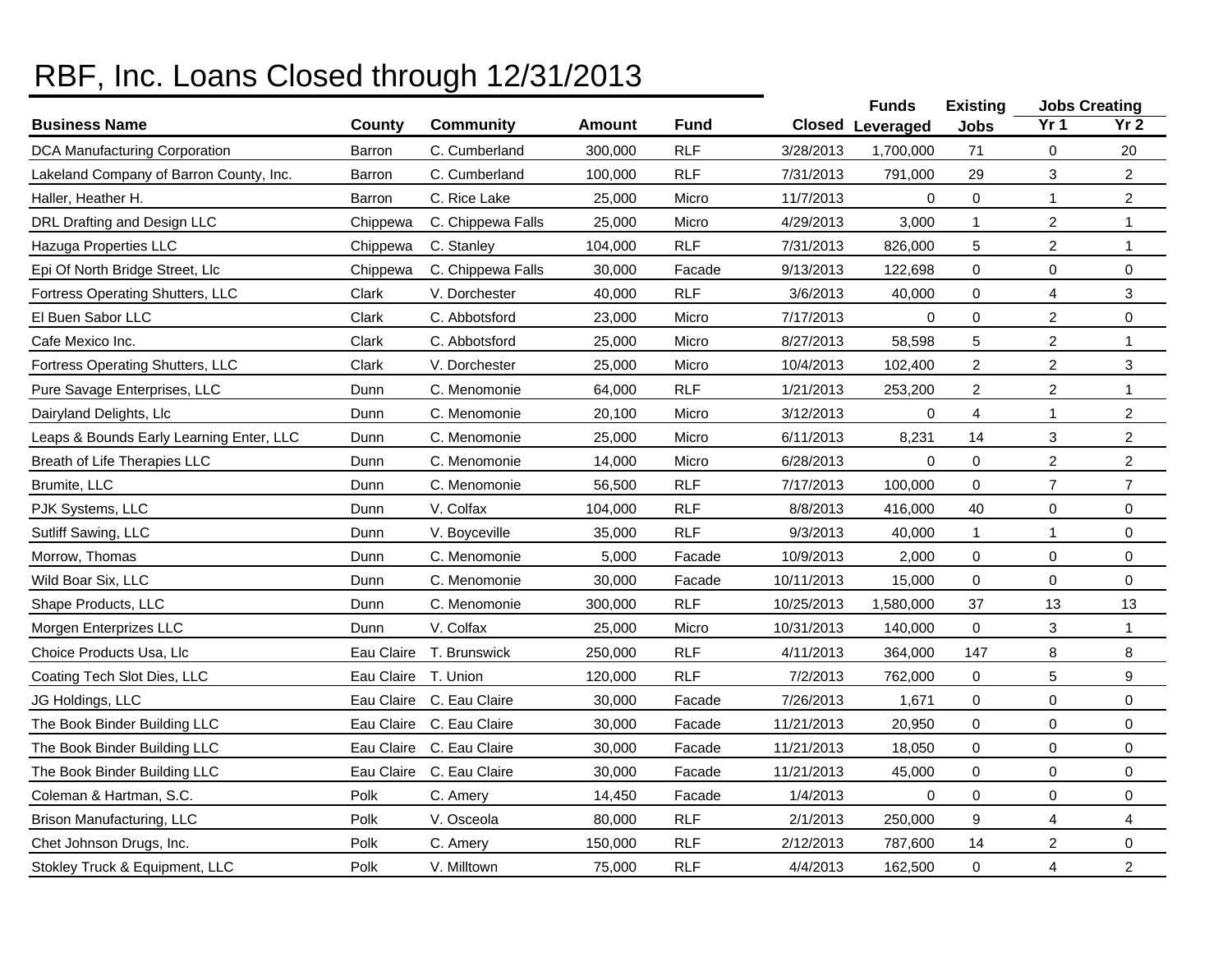## RBF, Inc. Loans Closed through 12/31/2013

|                                                         |           |                    |               |             |            | <b>Funds</b>            | <b>Existing</b> | <b>Jobs Creating</b> |                 |
|---------------------------------------------------------|-----------|--------------------|---------------|-------------|------------|-------------------------|-----------------|----------------------|-----------------|
| <b>Business Name</b>                                    | County    | <b>Community</b>   | <b>Amount</b> | <b>Fund</b> |            | <b>Closed Leveraged</b> | <b>Jobs</b>     | Yr 1                 | Yr <sub>2</sub> |
| Regnier Group, LLC                                      | Polk      | C. Amery           | 30,000        | Facade      | 4/23/2013  | 15,600                  | 0               | 0                    | 0               |
| Foli LLC                                                | Polk      | C. Amery           | 50,000        | <b>RLF</b>  | 5/20/2013  | 250,000                 | 0               | $\overline{7}$       | 0               |
| Foli LLC                                                | Polk      | C. Amery           | 30,000        | Facade      | 5/20/2013  | 0                       | 0               | 0                    | 0               |
| Greenwhey Holdings, Inc.                                | Polk      | V. Turtle Lake     | 150,000       | <b>RLF</b>  | 5/24/2013  | 28,481,267              | 0               | 13                   | 0               |
| MTELE, LLC                                              | Polk      | V. Osceola         | 30,000        | <b>RLF</b>  | 6/13/2013  | 81,300                  | 0               |                      | 0               |
| <b>JEM Auctions, LLC</b>                                | Polk      | V. Turtle Lake     | 25,000        | Micro       | 6/27/2013  | 0                       | $\overline{c}$  | 4                    | 4               |
| Midway PBR, Inc.                                        | Polk      | V. Clear Lake      | 6,500         | Facade      | 8/29/2013  | 0                       | 0               | 0                    | 0               |
| Sunway, Inc.                                            | Polk      | V. Centuria        | 150,000       | <b>RLF</b>  | 9/4/2013   | 1,537,800               | 19              | 6                    | 8               |
| EasylTGuys LLC                                          | Polk      | C. St. Croix Falls | 30,000        | Facade      | 10/30/2013 | 95,000                  | 0               | 0                    | 0               |
| Corey Arnold Insurance and Financial Services, Inc Polk |           | V. Frederic        | 30,000        | Facade      | 12/4/2013  | 50,000                  | 0               | 0                    | 0               |
| Vital Plastics, Inc.                                    | St. Croix | V. Baldwin         | 250,000       | <b>RLF</b>  | 2/21/2013  | 1,400,000               | 36              | 8                    | 8               |
| Angela Olson Law, LLC                                   | St. Croix | C. Hudson          | 20,000        | Micro       | 3/13/2013  | 28,500                  | 1               | 2                    | 0               |
| Valley Cartage Company, Inc.                            | St. Croix | C. Hudson          | 50,000        | <b>RLF</b>  | 3/25/2013  | 100,000                 | 190             | 10                   | 10              |
| David and Denise Lay LLC                                | St. Croix | C. Hudson          | 65,885        | <b>RLF</b>  | 4/4/2013   | 106,328                 | $\mathbf 0$     | 16                   | 3               |
| Last Man Standing LLC                                   | St. Croix | C. Hudson          | 125,000       | <b>RLF</b>  | 4/9/2013   | 1,774,500               | $\mathbf 0$     | 3                    | 4               |
| Imark Molding, Inc.                                     | St. Croix | V. Woodville       | 150,000       | <b>RLF</b>  | 4/29/2013  | 589,000                 | 35              | $\overline{7}$       | $\overline{c}$  |
| Wilke's Veterinary Services, S.C.                       | St. Croix | C. Glenwood City   | 150,000       | <b>RLF</b>  | 5/8/2013   | 369,300                 | 5               | 1                    | 1               |
| Last Man Standing LLC                                   | St. Croix | C. Hudson          | 30,000        | Facade      | 6/14/2013  | 0                       | 0               | 0                    | 0               |
| Barker's Landing, Inc.                                  | St. Croix | C. Hudson          | 60,000        | <b>RLF</b>  | 7/31/2013  | 300,000                 | 29              | 8                    | 8               |
| Loehr Management, LLC                                   | St. Croix | C. New Richmond    | 30,000        | Facade      | 8/26/2013  | 250,000                 | 0               | 0                    | 0               |
| Nccm Company, Llc                                       | St. Croix | C. River Falls     | 250,000       | <b>RLF</b>  | 10/8/2013  | 2,414,200               | 28              | 8                    | 13              |
| St. Croix Power Sports, Inc.                            | St. Croix | C. New Richmond    | 150,000       | <b>RLF</b>  | 10/17/2013 | 1,050,000               | 0               | 5                    | 3               |
| JAARD Financial, Inc.                                   | St. Croix | C. Hudson          | 100,000       | <b>RLF</b>  | 10/30/2013 | 850,000                 | 3               | 3                    | 3               |
| HC Spa, Inc.                                            | St. Croix | C. New Richmond    | 65,000        | <b>RLF</b>  | 11/7/2013  | 277,500                 | 8               | $\overline{a}$       | $\overline{a}$  |
| <b>Total</b>                                            |           |                    | 4,212,435     |             |            | 48,630,193              | 737             | 177                  | 153             |